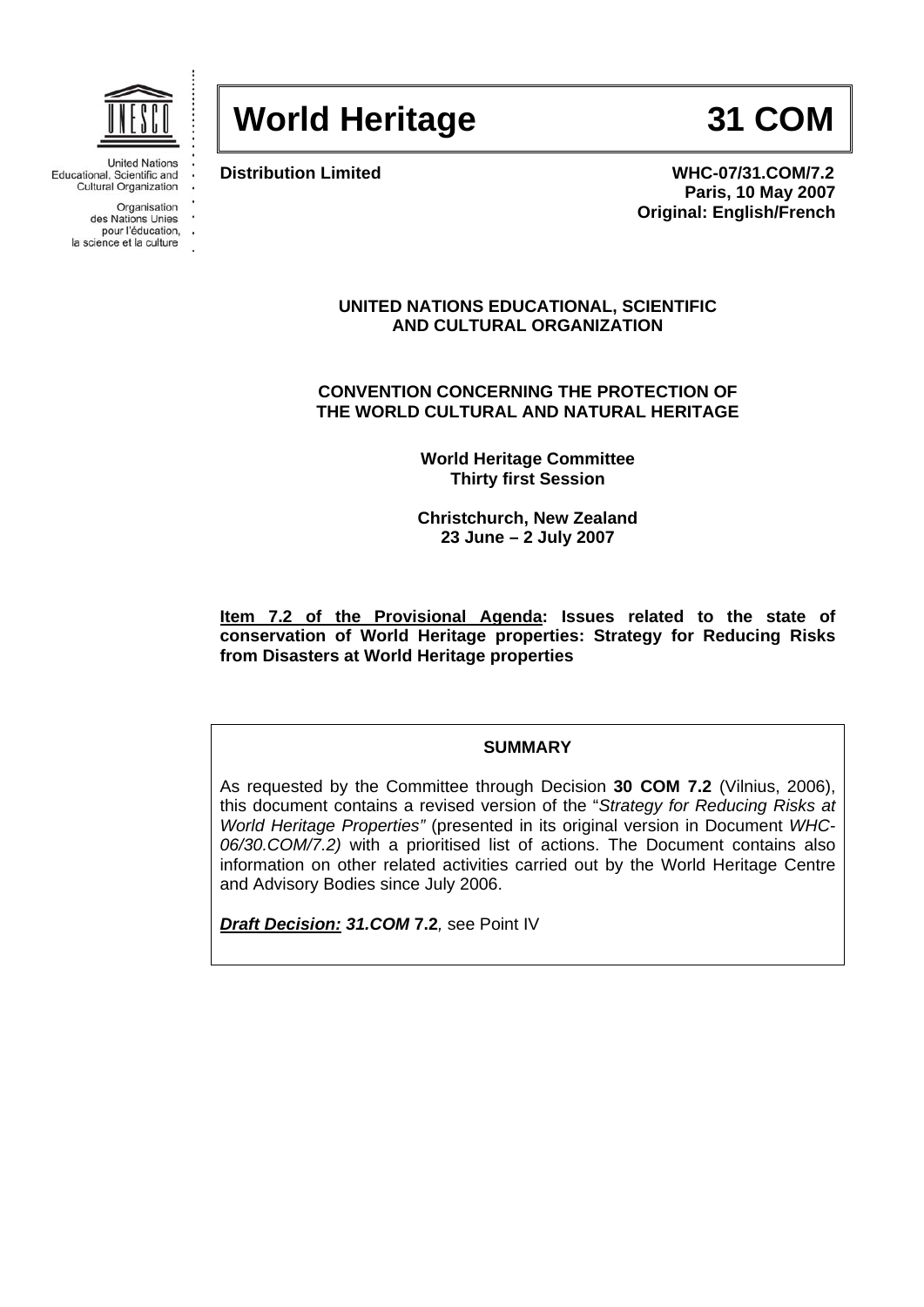## **I. BACKGROUND**

- 1. Following the examination of the Strategy for Risk Reduction at World Heritage Properties (Document *WHC-06/30.COM/7.2*), the World Heritage Committee had endorsed its objectives, but requested the World Heritage Centre and the Advisory Bodies "to work together, along with other UNESCO mechanisms, to prioritize the proposed actions contained in the Strategy" (Decision **30 COM 7.2**) (Vilnius, 2006).
- 2. Ten priority action points (two per Objective identified within the Strategy) were therefore identified, out of the many that were included in Table 1 of Document *WHC-06/30.COM/7.2*. These actions points, which were slightly revised, have been selected by the World Heritage Centre and the Advisory Bodies based on the following three criteria:
	- a) Actions that can be implemented by the World Heritage Committee, the World Heritage Centre and the Advisory Bodies;
	- b) Actions that respond to specific recommendations made by the Committee in past decisions;
	- c) Actions that balance site-based and global approaches;
- 3. The priority actions also take into account the outcome of a Workshop on "*Integrating traditional knowledge systems and concern for cultural and natural heritage into risk management strategies*" jointly organized by the World Heritage Centre and ICCROM at Davos (Davos, Switzerland, September 2006), within the framework of the International Disaster Reduction Conference (see more on this in Section III below).
- 4. A revised, and much shorter, *Strategy for Risk Reduction at World Heritage Properties* is therefore presented (see Section II), for the consideration and approval of the Committee.
- 5. It is important to note that the introductory part of Document *WHC-06/30.COM/7.2* (from page 1 to 7 in the English version) still remains entirely valid. It was not re-included in the present Document to avoid unnecessary waste of paper. Moreover, the World Heritage Centre and the Advisory Bodies consider that the Actions identified in Table 1 of Document *WHC-06/30.COM/7.2*, which are not reiterated in this revised version of the "Strategy", would still deserve attention and follow up, although they constitute a lesser priority in the context of the implementation of the *World Heritage Convention*.

#### **II. "STRATEGY FOR RISK REDUCTION AT WORLD HERITAGE PROPERTIES"<sup>1</sup>**

#### **A. Purpose of the strategy**

1

- 6. The purpose of this Strategy is twofold:
	- a) To strengthen the protection of World Heritage and contribute to sustainable development by assisting States Parties to the *Convention* to integrate heritage concerns into national disaster reduction policies and to incorporate concern for disaster reduction within management plans and systems for World Heritage properties in their territories; and

<sup>&</sup>lt;sup>1</sup> World Heritage properties are cultural and natural heritage sites whose significance "is so exceptional as to transcend national boundaries and to be of common importance for present and future generations of all humanity". A list of World Heritage properties is maintained and up-dated every year by an inter-governmental Committee (also known as the World Heritage Committee) in the framework of the *World Heritage Convention*, adopted by the general Conference of UNESCO in 1972. More information on the *Convention* and its List of World Heritage properties are available at the following Web address: http://whc.unesco.org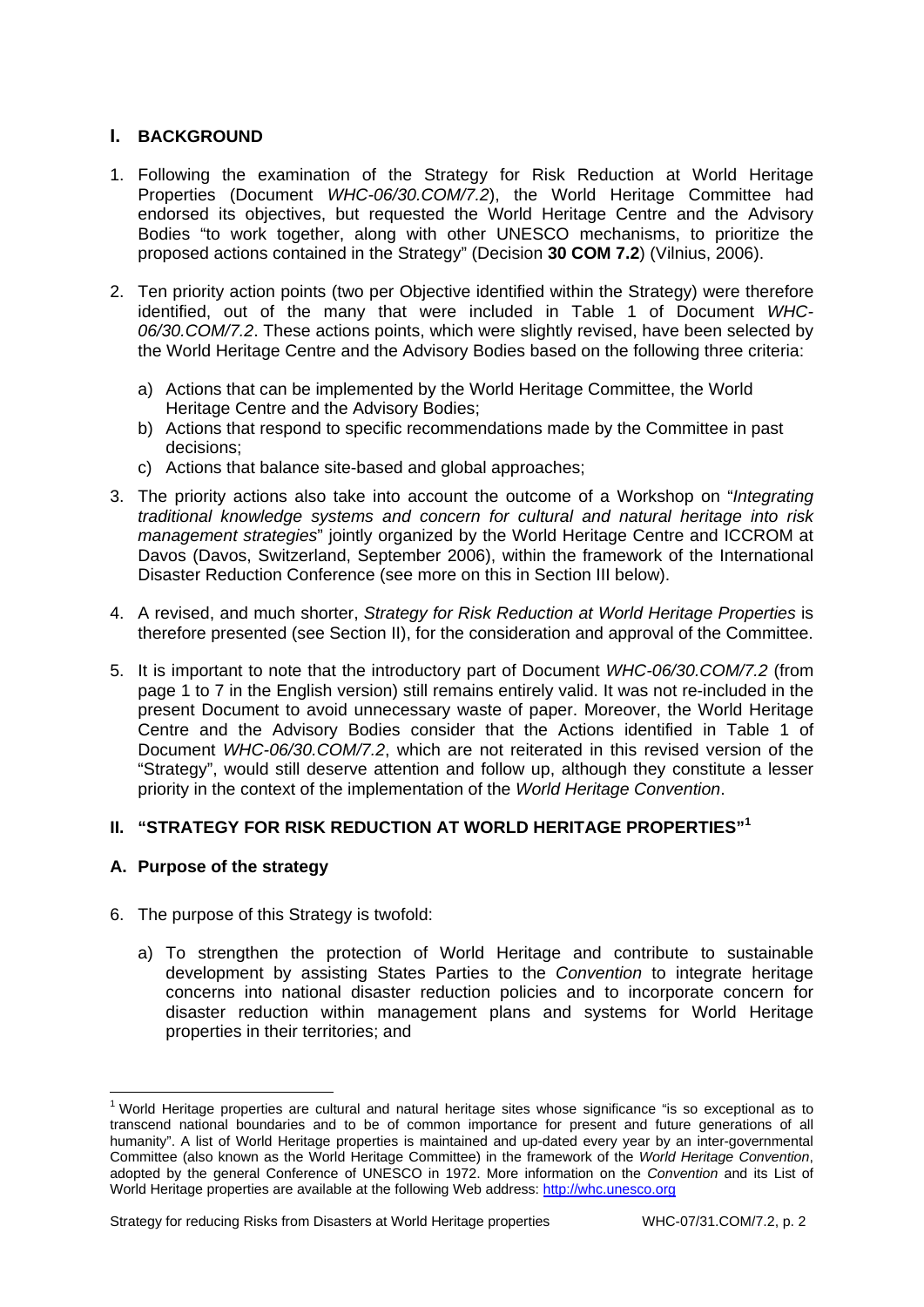b) To provide guidance to States Parties, the World Heritage Committee, the World Heritage Centre, and the Advisory Bodies to integrate disaster risk reduction into World Heritage strategic planning and management, including the allocation and use of Emergency Assistance under the World Heritage Fund.

## **B. Objectives and recommended actions**

#### General Considerations

- 7. In determining the appropriate means to achieve the Strategy, the following key considerations should be made, which are relevant to all of the objectives and actions:
	- a) Cultural and natural heritage, with their related technologies, practices, skills, knowledge systems and ecosystem's goods and services can play an important positive role in reducing risks from disasters at all phases of the process (readiness, response and recovery), and hence in contributing to sustainable development in general;
	- b) The key to an effective reduction of risks from disasters is advance planning and the building of a culture of prevention;
	- c) In developing plans for reducing risks at World Heritage properties it is essential to give adequate consideration to cultural diversity, age, vulnerable groups and gender perspective;
	- d) Property occupants and users, and concerned communities in general, should be always involved in planning for disaster risk reduction.
	- e) The protection of the Outstanding Universal Value and the integrity and authenticity of World Heritage properties from disasters implies consideration for the associated intangible aspects and movable items that contribute directly to its heritage significance.

#### Objectives and priority actions

- 8. In order to achieve the stated purposes of the Strategy, a series of objectives and related actions have been identified. These have been structured around the five main priorities for action defined by the Hyogo Framework for Action<sup>2</sup>, but adapted to reflect the specific concerns and characteristics of World Heritage.
- 9. The five objectives are the following:
	- a) Strengthen support within relevant global, regional, national and local institutions for reducing risks at World Heritage properties;
	- b) Use knowledge, innovation and education to build a culture of disaster prevention at World Heritage properties;
	- c) Identify, assess and monitor disaster risks at World Heritage properties;
	- d) Reduce underlying risk factors at World Heritage properties;
	- e) Strengthen disaster preparedness at World Heritage properties for effective response at all levels.
- 10. These objectives correspond to the spirit of Article 5 of the *World Heritage Convention*<sup>3</sup> , requiring States Parties to take all necessary measures to ensure the protection, conservation and presentation of the cultural and natural heritage situated on their

<sup>3</sup> available at the following Web address: http://whc.unesco.org/en/175/ (May 2006)

 2 The most recent and important global policy text on risk reduction is the *Hyogo Framework for Action 2005- 2015: Building the Resilience of Nations and Communities to Disasters* (HFA), adopted at the UN *World Conference on Disaster Reduction* (WCDR)*,* held from 18 to 22 January 2005 in Kobe, Hyogo, Japan. Taking place 11 years after the adoption of the seminal *Yokohama Strategy (1994),* and five years after the end of the *UN International Decade for Natural Disaster Reduction* (IDNDR, 1990-1999), the HFA sets out the UN-wide strategic plan for reducing risks from disasters over the next decade. The HFA is available at the following Web address: http://www.unisdr.org/ (March 2006).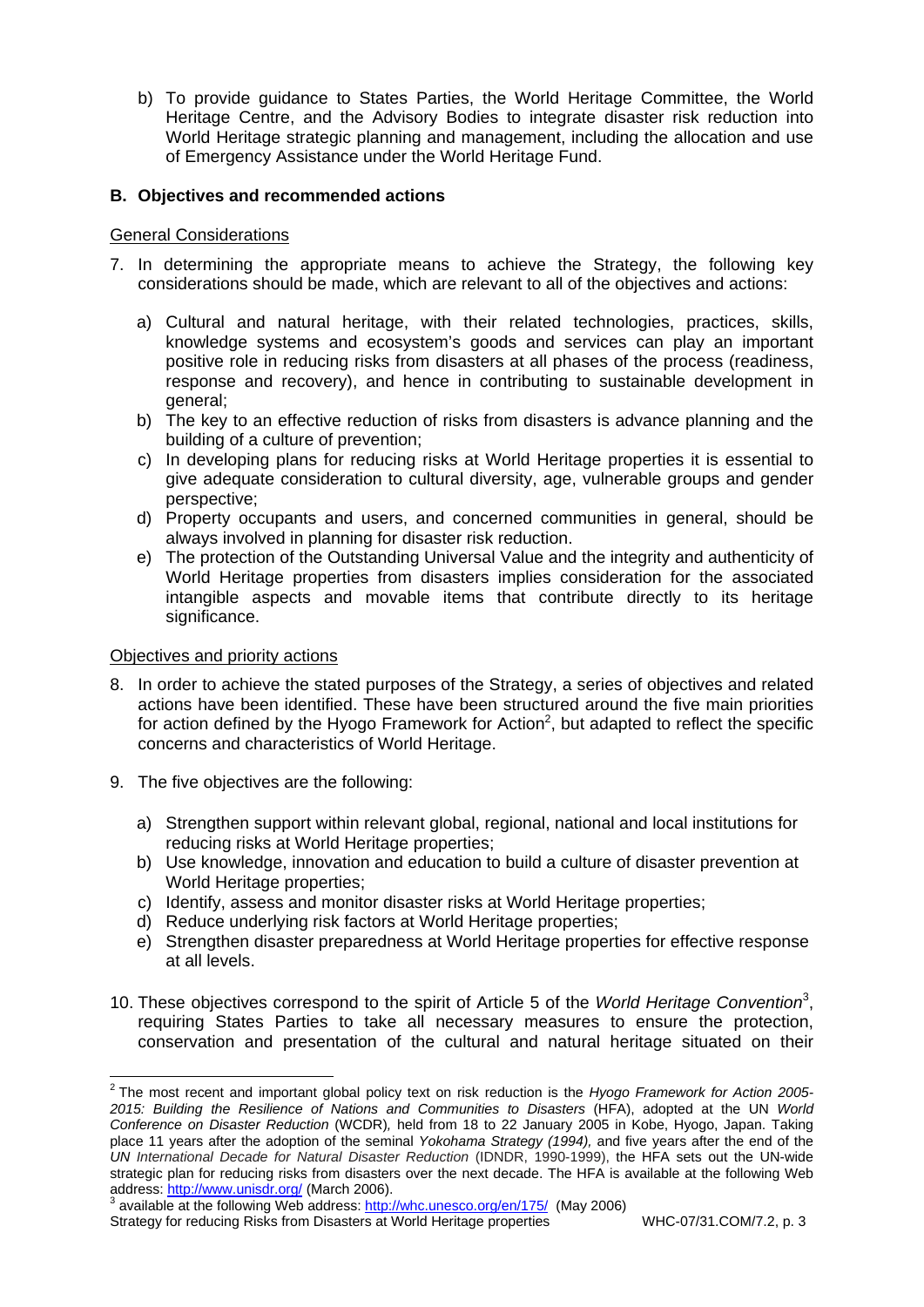territory. They also fit within three of the four Strategic Objectives established by the World Heritage Committee through its *Budapest Declaration<sup>4</sup>* , namely Conservation, Capacity-Building and Communication.

11. Objectives and related priority actions of the Strategy are shown in **TABLE 1**

# **TABLE 1. Objectives and Priority Actions**

| <b>Objectives</b>                                                                                                                                                                                                                                                                                                                                                                                                                                                               | <b>Priority Actions</b>                                                                                                                                                                                                                                                                                                                                                           |
|---------------------------------------------------------------------------------------------------------------------------------------------------------------------------------------------------------------------------------------------------------------------------------------------------------------------------------------------------------------------------------------------------------------------------------------------------------------------------------|-----------------------------------------------------------------------------------------------------------------------------------------------------------------------------------------------------------------------------------------------------------------------------------------------------------------------------------------------------------------------------------|
| 1. Strengthen support within<br>relevant global, regional, national<br>and local institutions for reducing<br>risks at World Heritage properties<br>Global actors for disaster reduction<br>should give more consideration to<br>cultural and natural heritage among                                                                                                                                                                                                            | Action 1.1<br>Promote cultural and natural heritage, and its<br>potential positive role for disaster reduction as part of<br>sustainable development, within relevant<br>international development institutions, conventions<br>and global forums and with other potential financial<br>partners, as a means of raising support for the<br>protection of heritage from disasters. |
| the issues to be considered when<br>defining their strategic goals and<br>planning their development<br>cooperation activities. At the same<br>time, general disaster reduction<br>strategies at regional, country and<br>local levels must take into account<br>and integrate concern for world<br>cultural and natural heritage in their<br>policies and implementation<br>mechanisms                                                                                         | Action 1.2<br>Strengthen policies and funding provisions for<br>disaster reduction within the World Heritage system,<br>for instance by including disaster and risk<br>management strategies in the preparation of<br>Tentative Lists, nominations, monitoring, periodic<br>reporting and International Assistance processes.                                                     |
| 2. Use knowledge, innovation and<br>education to build a culture of<br>disaster prevention at WH<br>properties<br>The building of a culture of<br>prevention, at all levels, is one of the<br>key elements for a successful<br>disaster reduction strategy.<br>Experience shows that reacting a<br>posteriori, especially as far as<br>heritage is concerned, is an<br>increasingly ineffective way of<br>responding to the needs of people<br>affected by disasters. Training, | Action $2.\overline{1}$ .<br>Develop up-dated teaching/learning and awareness-<br>raising resource materials (guidelines, training kits,<br>case studies and technical studies, glossaries) on<br>disaster reduction for World Heritage, and<br>disseminate them widely among site managers, local<br>government officials and the public at large.                               |
|                                                                                                                                                                                                                                                                                                                                                                                                                                                                                 | Action 2.2.<br>Strengthen the capacity of World Heritage property<br>managers and community members, through field-<br>based training programmes, to develop and<br>implement risk management plans at their sites and<br>contribute to regional and national disaster reduction<br>strategies and processes.                                                                     |

4 Accessible online at: http://whc.unesco.org/en/budapestdeclaration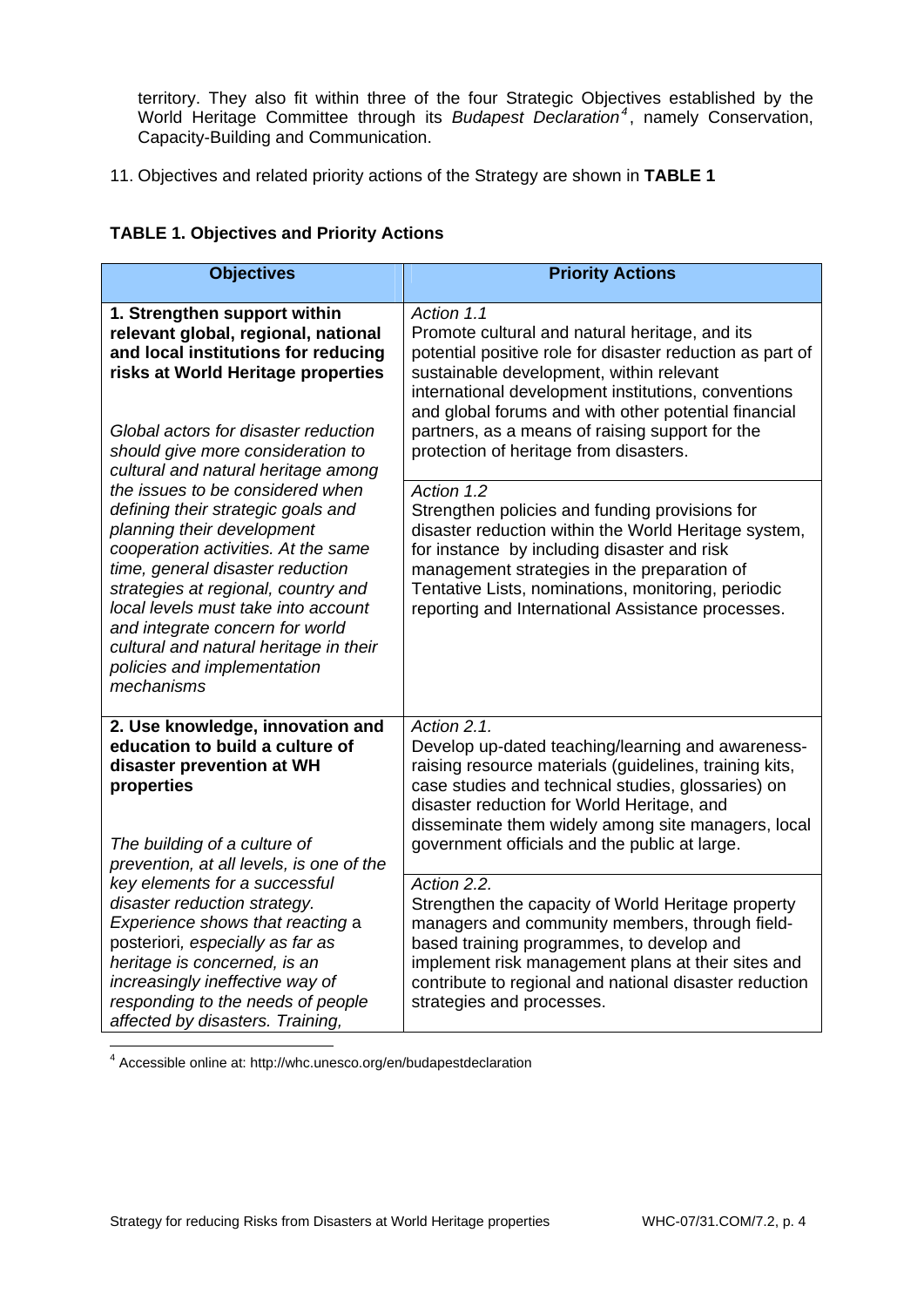| <b>Objectives</b>                                                                                                                                                                                                                                                                                                                                                                                                                                                                           | <b>Priority Actions</b>                                                                                                                                                                                                                                                                                                                                                                                                                                                                                                                                                                                                                                                |
|---------------------------------------------------------------------------------------------------------------------------------------------------------------------------------------------------------------------------------------------------------------------------------------------------------------------------------------------------------------------------------------------------------------------------------------------------------------------------------------------|------------------------------------------------------------------------------------------------------------------------------------------------------------------------------------------------------------------------------------------------------------------------------------------------------------------------------------------------------------------------------------------------------------------------------------------------------------------------------------------------------------------------------------------------------------------------------------------------------------------------------------------------------------------------|
| education and research, including on<br>relevant traditional knowledge, are<br>the most effective ways of developing<br>a culture of preparedness. This<br>particular area of actions fits entirely<br>within the broader mandate of<br>UNESCO as the UN intellectual arm,<br>in particular for establishing global<br>knowledge networks                                                                                                                                                   |                                                                                                                                                                                                                                                                                                                                                                                                                                                                                                                                                                                                                                                                        |
| 3. Identify, assess and monitor<br>disaster risks at WH properties<br>The first step to reduce disasters and<br>mitigating their impact is the<br>identification of possible risk factors,<br>including from global agents such as<br>climate change. The vulnerabilities<br>from disasters to World Heritage<br>properties must be therefore<br>identified, assessed in their level of<br>priority and closely monitored, so as<br>to inform the appropriate risk<br>management strategies | Action 3.1<br>Support risk identification and assessment activities<br>at World Heritage properties, including consideration<br>of climate change impacts on heritage, consideration<br>of underlying risk factors, all necessary expertise<br>and the involvement of relevant stakeholders as<br>appropriate.                                                                                                                                                                                                                                                                                                                                                         |
|                                                                                                                                                                                                                                                                                                                                                                                                                                                                                             | Action 3.2<br>Develop a World Heritage Risk Map at the global<br>level or at regional levels to assist States Parties and<br>the Committee to develop better responses.                                                                                                                                                                                                                                                                                                                                                                                                                                                                                                |
| 4. Reduce underlying risk factors<br>at WH properties<br>When a disaster occurs, there are a<br>number of underlying factors that can<br>significantly aggravate its impact.<br>These include land/water and other<br>natural resources management,<br>industrial and urban development,<br>and socio-economic practices.<br>Removing the root causes of<br>vulnerability implies often the<br>identification and reduction of<br>underlying risk factors associated to<br>human activities | Action 4.1<br>Give priority within international assistance to helping<br>States Parties in implementing emergency measures<br>to mitigate significant risks from disasters that are<br>likely to affect the Outstanding Universal Value,<br>including the authenticity and/or integrity of World<br>Heritage properties.                                                                                                                                                                                                                                                                                                                                              |
|                                                                                                                                                                                                                                                                                                                                                                                                                                                                                             | Action 4.2<br>Develop social training programmes for communities<br>living within or around World Heritage properties,<br>including consideration of heritage as a resource to<br>mitigate physical and psychological damage of<br>vulnerable populations, particularly children, during<br>and in the aftermath of disasters.                                                                                                                                                                                                                                                                                                                                         |
| 5. Strengthen disaster<br>preparedness at World Heritage<br>properties for effective response<br>at all levels<br>The worst consequences of natural<br>or human-made disasters can often<br>be avoided or mitigated if all those<br>concerned are prepared to act<br>according to well conceived risk<br>reduction plans, and the necessary<br>human and financial resources, and                                                                                                           | Action 5.1<br>Ensure that risk management components, with<br>identified priorities, are integrated within<br>management plans for World Heritage properties, as<br>a matter of urgency. For World Heritage cultural<br>properties, the scope of these plans should address<br>ways of protecting the key assets that contribute<br>towards the Outstanding Universal Value and should<br>also include the protection of any significant original<br>archival records that contribute to their heritage<br>value, whether or not they are located within the<br>boundaries of the World Heritage property. For<br>natural properties, such plans should be oriented to |

Strategy for reducing Risks from Disasters at World Heritage properties WHC-07/31.COM/7.2, p. 5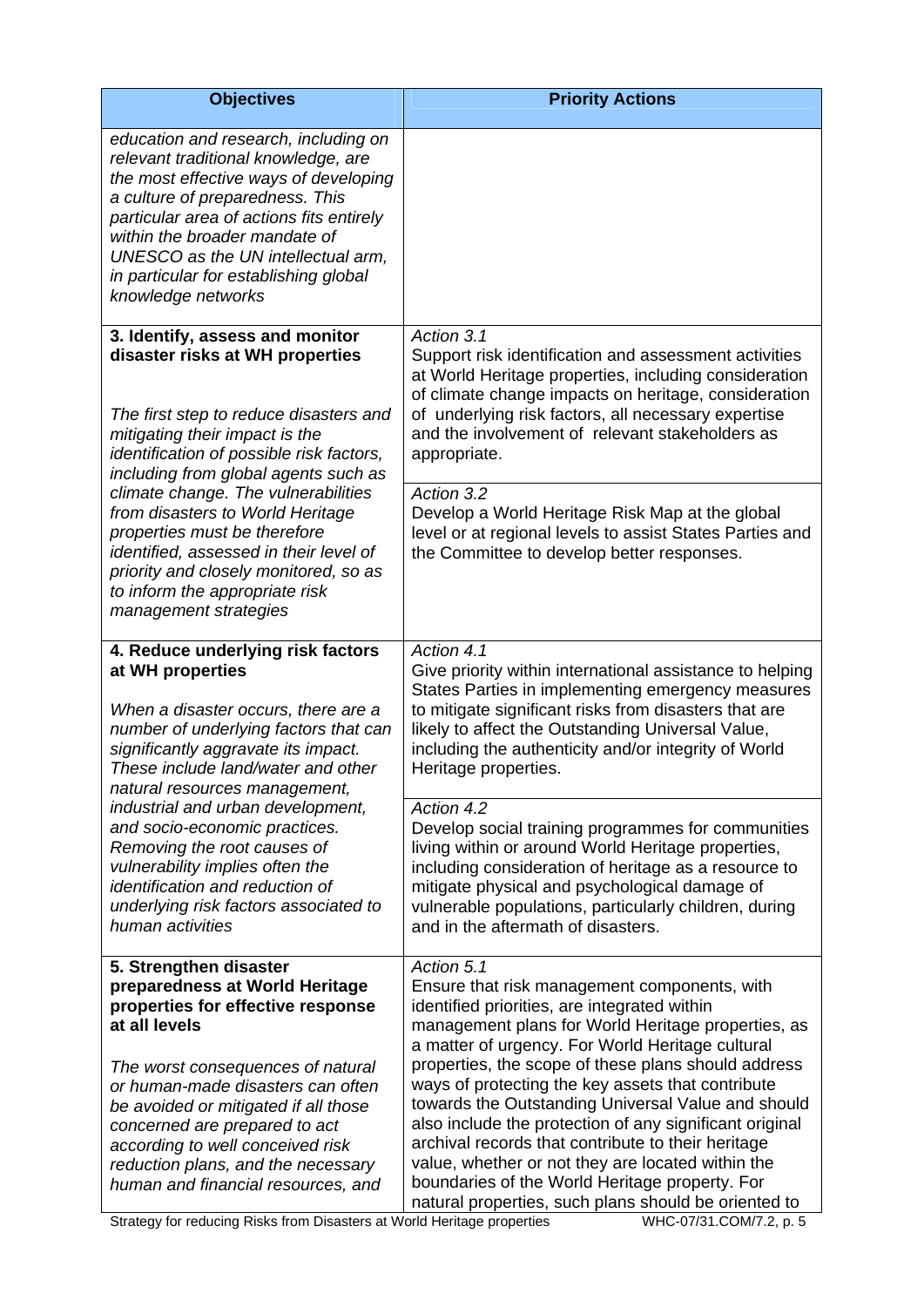| <b>Objectives</b>        | <b>Priority Actions</b>                                                                                                                                                                                                                                                                                   |
|--------------------------|-----------------------------------------------------------------------------------------------------------------------------------------------------------------------------------------------------------------------------------------------------------------------------------------------------------|
| equipment, are available | protect the key values for which the properties were<br>inscribed as well as their integrity.                                                                                                                                                                                                             |
|                          | Action 5.2<br>Ensure that all those concerned with the<br>implementation of disaster reduction plans at World<br>Heritage properties, including community members<br>and volunteers, are aware of their respective roles<br>and are well and systematically trained in the<br>application of their tasks. |

## **III. RELATED ACTIVITIES**

- 12. From 28 August to 1 September, in Davos (Switzerland), the World Heritage Centre and ICCROM organized a one-day workshop on "*Integrating traditional knowledge systems and concern for cultural and natural heritage into risk management strategies*", with resources from the World Heritage Fund. This event, in which ICOMOS and ICOM representatives also participated, took place within the framework of the International Conference on Disaster Reduction (ICDR), a major event following the World Conference of Disaster Reduction (WCDR) held at Kobe (Japan), in 2005.
- 13. In line with Decision **30 COM 7.2** (Vilnius, 2006), the session helped disseminate the "*Strategy for Risk Reduction at World Heritage Properties*" within this important international forum while promoting the integration of concern for heritage within broader disaster reduction strategies and plans at global, regional and national levels. As proposed within the "Strategy", the primary purpose of this session was to strengthen ties and exchange experiences between the heritage community and the wider Disaster Reduction sector. The various papers presented and the outcome of the discussions will result in an e-publication edited by ICCROM, which will be made available on the website of the World Heritage Centre, together with the "Strategy" itself and the prioritized list of actions, upon validation by the World Heritage Committee.
- 14. One of the important results achieved by the session is reflected in the final Declaration (i.e. the "Davos Declaration") adopted by the ICDR, which includes the following paragraph: "*Concern for heritage, both tangible and intangible, should be incorporated into disaster risk reduction strategies and plans, which are strengthened through attention*  to cultural attributes and traditional knowledge<sup>"5</sup>. This constitutes the first reference, within a global policy document on disaster reduction, to the importance of the heritage in the context of disaster risk reduction.
- 15. Moreover, with respect to the provisions contained in paragraphs 7 and 8 of Decision **30 COM 7.2** (Vilnius, 2006), the World Heritage Centre and ICCROM are preparing a userfriendly resource material to build capacity on disaster reduction at World Heritage properties. This should be finalized within 2007. A revised format for Emergency Assistance requests has been prepared, and is presented for the consideration of the Committee in Document *WHC-07/31.COM/18*.

<u>.</u>

<sup>5</sup> Excerpt from the "Davos Declaration", *International Conference on Disaster Reduction*, ICDR, Davos, Friday 8 September 2006. Accessible in full online at: www.davos2006.ch